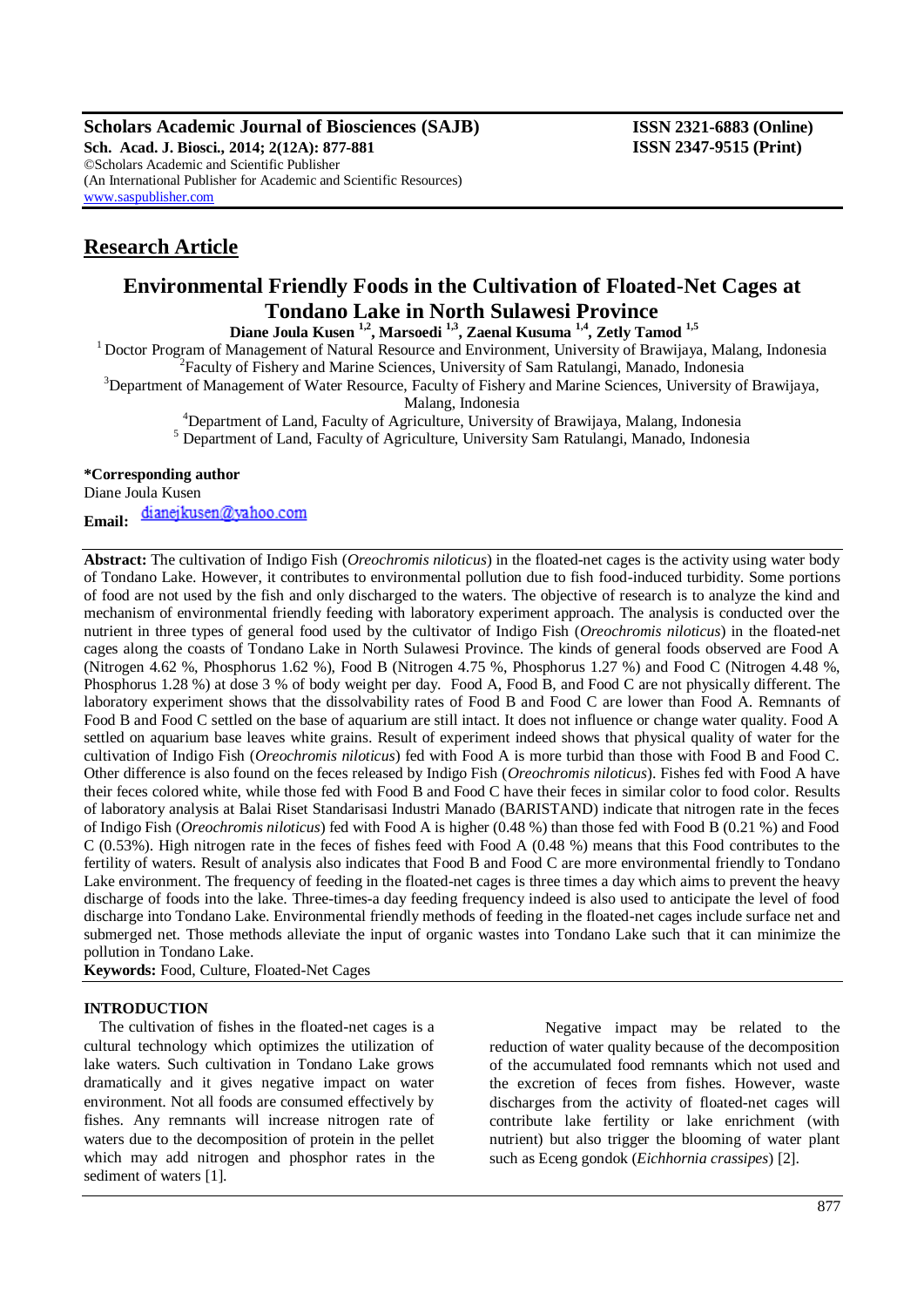Some results of examination about water quality and fish foods in lake waters are helpful to develop the understanding about water quality and feeding mechanism in lake waters. According to Rachmansyah [9], food discharge into waters reaches 30 %. Ad-libitum (continuous) feeding until satiation may produce higher level of food discharge. Such feeding is not effective and efficient because it influences the quality of lake waters.

Phillips MJ *et al*. [3] and Mc. Donald ME *et al*. [4] declare that the discharged food remains in the range of 30 % and also between 25 and 30% as expressed feces. Unconsumed foods and fish feces contribute to the nutrient of lake waters but it also increases nitrogen and phosphor rates. Heavy organic waste due to ineffective and inefficient feeding may produce eutrophication and sedimentation [5].

The fertility of waters improves with the increase of nutrient as measured by the parameters of nitrogen and phosphor. Tondano Lake waters experiences eutrophication as shown by the blooming of Eceng gondok (*Eichhornia crassipes*) and the reduction of water quality due to mass death of the fish. Main parameters that cause eutrophication are the reduction of dissolved oxygen and the increase of nutrient from fish foods [6].

Such condition only accelerates the distortion of the imbalance at lake nature. Also, this phenomenon describes the relationship between water fertility (eutrophication), water quality and sedimentation. Feeding has been conducted and not all foods are consumed by fishes. Metabolism product of fishes, which is discharged as feces, represents only the waste for Tondano Lake because it contains nitrogen and phosphor although it improves the fertility of Tondano Lake.

## **METHODOLOGY**

Research methods are descriptive exploration and laboratory test (experiment and analysis). These methods are selected based on the expected goals and the conditions of the field as the target of research. Descriptive exploration method is used to obtain the information of types and mechanisms of fish feeding in the floated-net cages operated in Tondano Lake.

Data collected for laboratory experiment involves 2 sources, which are secondary and primary data. Secondary data include 3 items such as food type, feeding method, and frequency and intensity of food in

the cultivation of Indigo Fish (*Oreochromis niloticus*) in the floated-net cages along the coasts of Tondano Lake. Secondary data is the supplement to primary data. Primary data are obtained from the observation over the cultivation of Indigo Fish (*Oreochromis niloticus*) in the aquarium at The Laboratory of Food and Nutrient, Faculty of Fishery and Marine Sciences in UNSRAT. During laboratory experiment, feces of Indigo Fish (*Oreochromis niloticus*) are collected using the feces collecting devices.

Feces are collected every day and the demand is for 20 g fish feces. The method of collecting feces of Indigo Fish (*Oreochromis niloticus*) is explained as follows. Every aquarium in the size  $60 \times 40 \times 40$  cm is given 10 fishes with each weighted to 100 g. Before feces are collected, Indigo Fish (*Oreochromis niloticus*) is acclimated for 2 weeks to the situations of feeding and environment. Fishes are reared in different aquarium and fed with different foods. Feeding dose is 3 % of body weight/day at frequency of 3 times a day. After acclimatization (2 weeks), fishes are fed. After 2 hours, aquarium base is cleaned from the remnants of foods unconsumed by fishes. Feces are collected by using water pump that automatically inhales feces into feces collector. Feces collecting devices are designed by Tokyo University Fisheris [7]. Time needed from acclimatization until the collection of 20 g feces is 45 days. Everyday, the collected feces are packaged into aluminium foil and stored into refrigerator. These 20 g feces are then brought into the Laboratory of Balai Riset Standarisasi Manado (BARISTAND) to analyze nitrogen and phosphor rates.

## **Data Analysis**

Proximate test is conducted over 3 food types (A, B, and C) that usually used by the cultivator of floated-net cages. Nitrogen and phosphor rates in the fish feces are also examined. Low nitrogen rate in feces will characterize environmental friendly food. Feeding method and feeding frequency are understood from the observation and interview in research location.

## **RESULTS AND DISCUSSION**

Tondano Lake has 25 Villages and 4 Subdictricts along the coasts of the Lake. Total of floated-net cages installed for the cultivation of Indigo Fish (*Oreochromis niloticus*) include 7383 growth units and 3491 seedling units. There are 10,874 cage units installed in 14 villages, such as Touliang Oki, Ranomerut, Tandengan, Tandengan 1, Eris, Watumea, Telap, Toulimembet, Kaweng, Paslaten, Tounelet, Sendangan, Talikuran, and Urongo.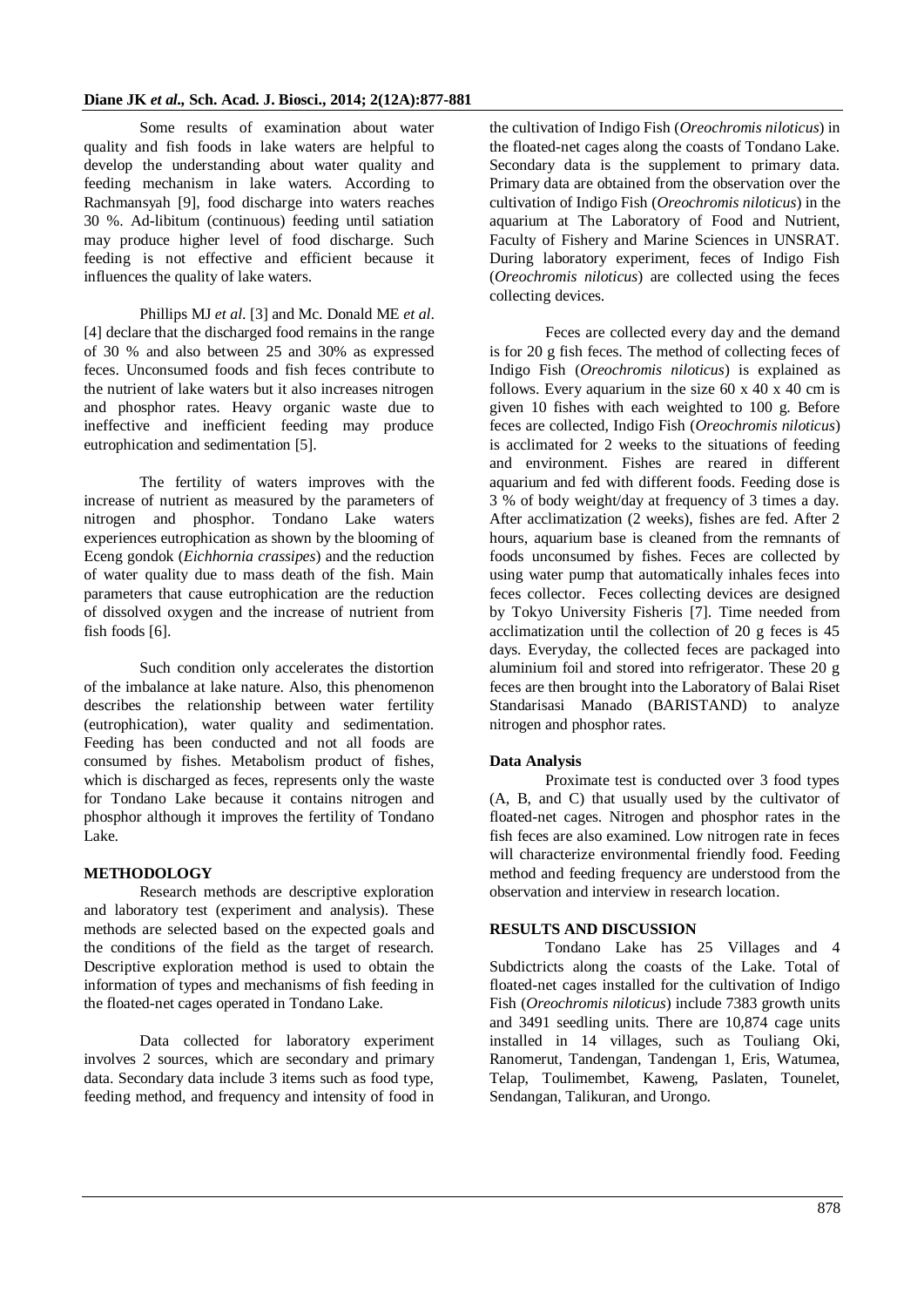| Sl. No. | -<br><b>Village</b> | Fish   |
|---------|---------------------|--------|
| 1.      | Touliang oki        | 203    |
| 2.      | Ranomerut           | 175    |
| 3.      | Tandengan           | 463    |
| 4.      | Tandengan 1         | 282    |
| 5.      | Eris                | 3756   |
| 6.      | Watumea             | 966    |
| 7.      | Telap               | 1157   |
| 8.      | Toulimembet         | 2071   |
| 9.      | Kaweng              | 280    |
| 10.     | Paslaten            | 388    |
| 11.     | Tounelet            | 507    |
| 12.     | Sendangan           | 43     |
| 13      | Talikuran           | 338    |
| 14      | Urongo              | 245    |
|         | Total               | 10.874 |

## **Table 1: Floated-Net Cage Units in Year 2014**

**Source: Results of Analysis in 2014**



**Fig. 1: The Grouping of Floated-Net Cage Units (High, Medium and Low) Source: Results of Analysis in Year 2014**

| <b>Sl. No.</b>      | <b>Parameters</b>    | <b>Result of Analysis</b> |       | Percentage | <b>Method</b> |                   |
|---------------------|----------------------|---------------------------|-------|------------|---------------|-------------------|
|                     |                      | A                         | B     |            | $(\%)$        |                   |
| 1.                  | <b>Water Content</b> | 9.67                      | 10.31 | 10.47      | $\%$          | Oven              |
| 2.                  | Ash Content          | 9.18                      | 10.00 | 7.74       | $\%$          | Gravimetric       |
| 3.                  | Crude Fiber          | 3.16                      | 6.68  | 4.76       | %             | Gravimetric       |
| 4.                  | Lipid                | 6.43                      | 7.05  | 7.47       | $\%$          | Extraction        |
| 5.                  | Protein              | 28.86                     | 29.69 | 27.98      | %             | Macrokjeldahl     |
| 6.                  | Carbohydrate         | 42.70                     | 36.27 | 41.51      | %             | Calculation       |
| $\mathcal{L}$<br>., | Nitrogen             | 4.62                      | 4.75  | 4.48       | $\%$          | Macrokjeldahl     |
| 8.                  | Phosphor             | 1.62                      | 1.27  | 1.28       | %             | Spectrophotometer |

**Table 2: The Composition of Food A, B and C Given to Indigo Fish (***Oreochromis niloticus***)** 

**Source: Results of Analysis, Proximate Test (2014)**

| Table 3: Result of analysis over nitrogen and phosphor in feces of fishes fed with 3 different types of food |
|--------------------------------------------------------------------------------------------------------------|
|--------------------------------------------------------------------------------------------------------------|

| Sl. No.  | <b>Food Type</b> | Nitrogen $(\% )$ | Phosphorus $(\% )$ |
|----------|------------------|------------------|--------------------|
| . .      |                  | 0.48             | 0.67               |
| <u>.</u> |                  | ∪.∠⊥             | 0.67               |
| <u>.</u> |                  | ∪.JJ             | ບ.ບ.               |

**Source: Results of Analysis, 2014**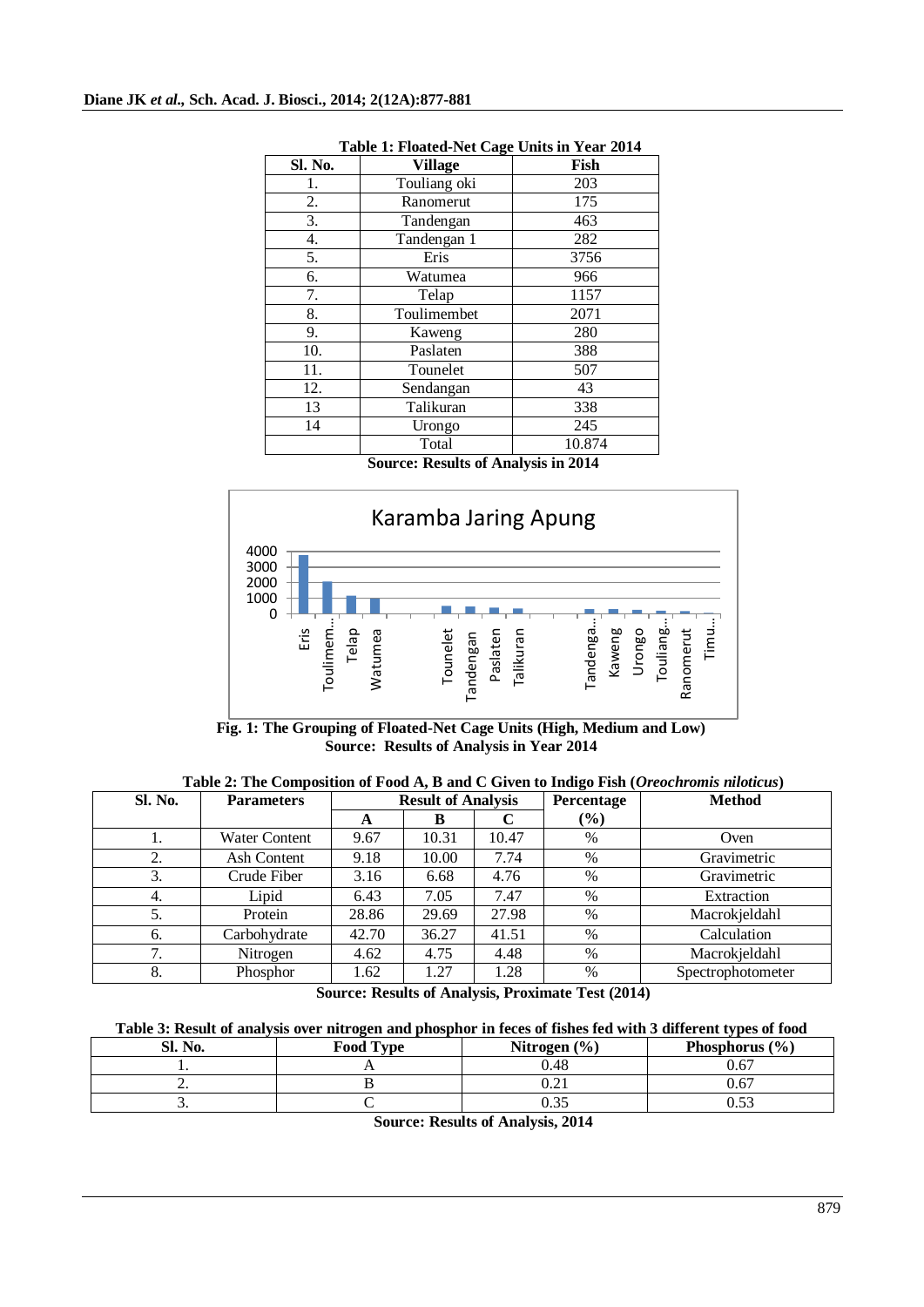

**Fig. 2: Feeding Method by Submerged Net**



**Fig. 3: Feeding Method by Surface Net Sources: Documentations of Feeding at Eris Village, Eris Sub district**

## **DISCUSSION**

The cultivation of Indigo Fish (*Oreochromis niloticus*) in the floated-net cages has operated along the coasts of Tondano Lake. It is distributed throughout 14 villages by total of 10.874 units (Table 1). The grouping of floated-net cage units has divided the units into 3 levels, such as high levels (Eris, Toulimembet, Telap, and Watumea), medium level (Tounelet, Tandengan, Paslaten, and Talikuran) and low level (Tandengan 1, Kaweng, Urongo, Touliang Oki, Ranomerut, and Timu sendangan) (Fig. 1).

A method to economize the cost of intensive fish cultivation is by the efficient use of fish food to produce the fish with optimum growth and to minimize the food discharge. The feeding of artificial foods in the intensive cultivation is a factor supporting the production. The existing natural food may disable to meet the demand for fish demand. Fish demand for foods during rearing and growth is met by artificial foods that satisfy the demand for nutrient, digestion and appetite [8].

Results of proximate test for Food A, Food B and Food C given to Indigo Fish (*Oreochromis niloticus*) have shown different composition of nutrient and protein between Food A (28.86 %), Food B (29.69 %), and Food C (27.98 %). Nitrogen rate also differs between Food A (4.62 %), Food B (4.75 %) and Food C (4.48 %). Phosphor rate is also divergent among Food A (1.62 %), Food B (1.27 %) and Food C (1.28 %) (Table 2). As shown by the results of proximate test over protein percentage compared to Food A, Food B and Food C, the phosphor of Food A is higher than Food B and Food C.

Results of the experiment have shown that the physical quality of waters for the rearing of Indigo Fish (*Oreochromis niloticus*) fed with Food A is more turbid

than that given with Food B and Food C. Results of laboratory analysis at Balai Riset Standarisasi Industri Manado (BARISTAND) indicate that nitrogen rate in the feces of Indigo Fish (*Oreochromis niloticus*) fed with Food A is higher (0.48 %) than those fed with Food B (0.21 %) and Food C (0.53%). High nitrogen rate in the feces of fishes feed with Food A (0.48 %) (Tabel 3) means that this Food has negative impact on the environment of Tondano Lake.

There are 3 feeding methods used for the fish cultivation in the floated-net cages, such as (a) Surface spreading, (b) Surface net, and (c) Submerged net (Fig. 2 and Fig. 3). Three methods are applied at Eris Village in Eris Subdistrict, but other villages use the methods of surface spread and do not use net. The unfavorable consequence of feeding method of surface spread is that many portions of foods are not consumed by Indigo Fish (*Oreochromis niloticus*), while that of feeding methods of surface net and submerged net is that foods may adhere onto the net. The later two are feeding methods used for the seeds of Indigo Fish (*Oreochromis niloticus*). These are also used to minimize the input of organic waste into Tondano Lake such that it will minimize the pollution at Tondano Lake.

#### **CONCLUSION**

The The foods must be environmental friendly. It means that foods must provide small impact on tiny environment. Production rate shall be not first priority if it only destroys environmental quality. The best feeding mechanism is ordered as follows: (a) Food B (with phosphor in food for 1.27 %, nitrogen in feces for 0.21 %, phosphor in feces for 0.67 %) and Food C (phosphorus in food for 1.28 %, nitrogen in feces for  $0.35\%$ , phosphor in feces for  $0.53\%$ ); (b) Feeding methods by using surface net and submerged net are useful to reduce organic wastes incoming into Tondano Lake such that it will minimize the pollution at Tondano